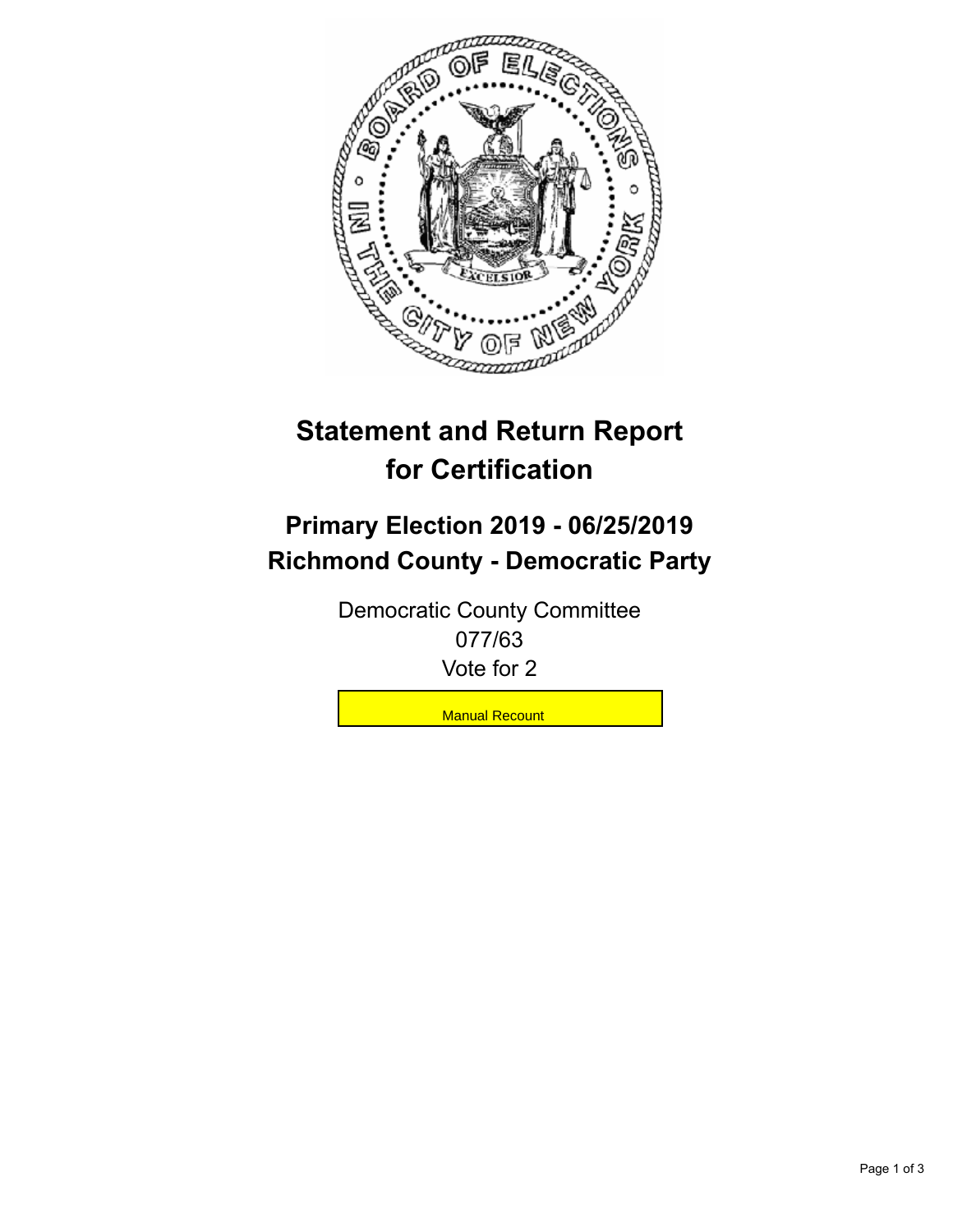

## **Assembly District 63**

| <b>PUBLIC COUNTER</b>                                    | 22 |
|----------------------------------------------------------|----|
| MANUALLY COUNTED EMERGENCY                               | 0  |
| ABSENTEE / MILITARY                                      | 3  |
| <b>AFFIDAVIT</b>                                         | 0  |
| <b>Total Ballots</b>                                     | 25 |
| Less - Inapplicable Federal/Special Presidential Ballots | 0  |
| <b>Total Applicable Ballots</b>                          | 25 |
| LORRAINE T. FAMA                                         | 12 |
| PETER J. FAMA                                            | 5  |
| MARK E. ZINK                                             | 14 |
| <b>Total Votes</b>                                       | 31 |
| Unrecorded                                               | 19 |